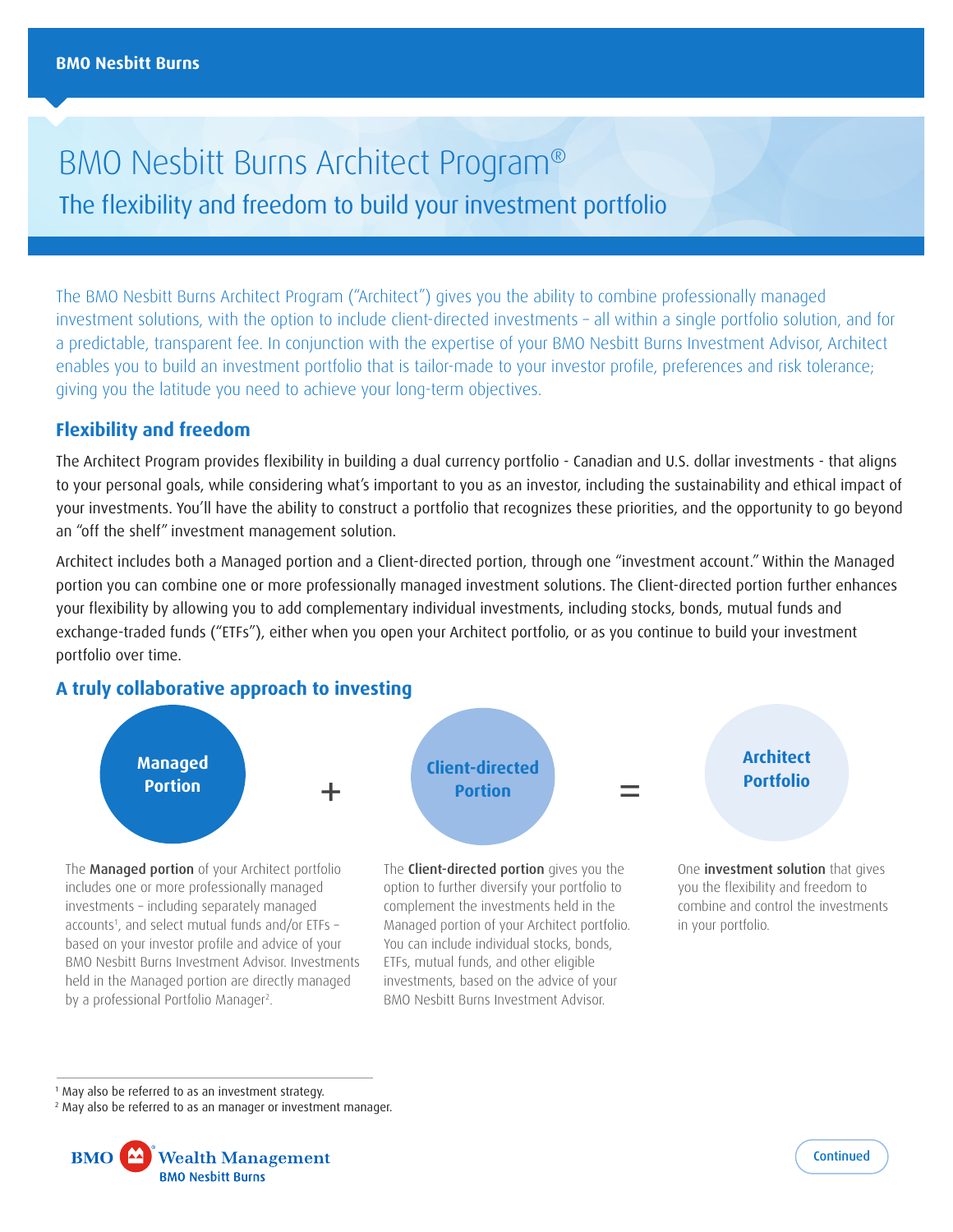Together, you and your BMO Nesbitt Burns Investment Advisor will build a comprehensive picture of you as an investor – everything from your personal and financial situation, long-term goals, risk management profile, and any special circumstances and considerations. In addition, you can apply constraints to the investments you hold, based on any environmental, social and corporate governance ("ESG") considerations you want to include in the management of your portfolio. Based on this due diligence, your Investment Advisor will confirm an appropriate asset allocation strategy for your overall Architect portfolio.

Your Investment Advisor will review your personal goals and financial position on an ongoing and regular basis, and recommend any necessary changes to your Architect portfolio as your life situation progresses.

# **Benefits of the Architect Program**

The Architect Program is a flexible, all-inclusive investment solution with many unique benefits; making this a truly fullservice investment solution.



#### **1. Access to World Class Investment Managers**

The investment managers available for the Managed portion of your Architect portfolio have been carefully screened and selected, and are continuously monitored by the BMO Nesbitt Burns Managed Assets Strategy and Analytics team. This team is comprised of experienced investment professionals responsible for the investment integrity of the Architect Program. The team employs a rigorous and disciplined process in identifying appropriate investment managers; ensuring that only the most qualified are selected and remain in the program. Once added to the Architect Program, these investment managers are closely monitored on an ongoing basis to make certain they continue to manage their investment strategy according to their stated objectives and process, and that they perform to the expectations of the team.

The Managed Assets Strategy and Analytics team conducts regular meetings with all of the managers and, between meetings, evaluates and analyzes all Architect investment strategies for any changes that may impact their shortand long-term performance. Your BMO Nesbitt Burns Investment Advisor receives regular updates and reporting on the managers, and can share this analysis to assist you in monitoring the progress of your Architect portfolio. When necessary, you may decide to change or adjust your investment manager(s) and/or investment strategy based on recommendations from the Managed Assets Strategy and Analytics team and your Investment Advisor.

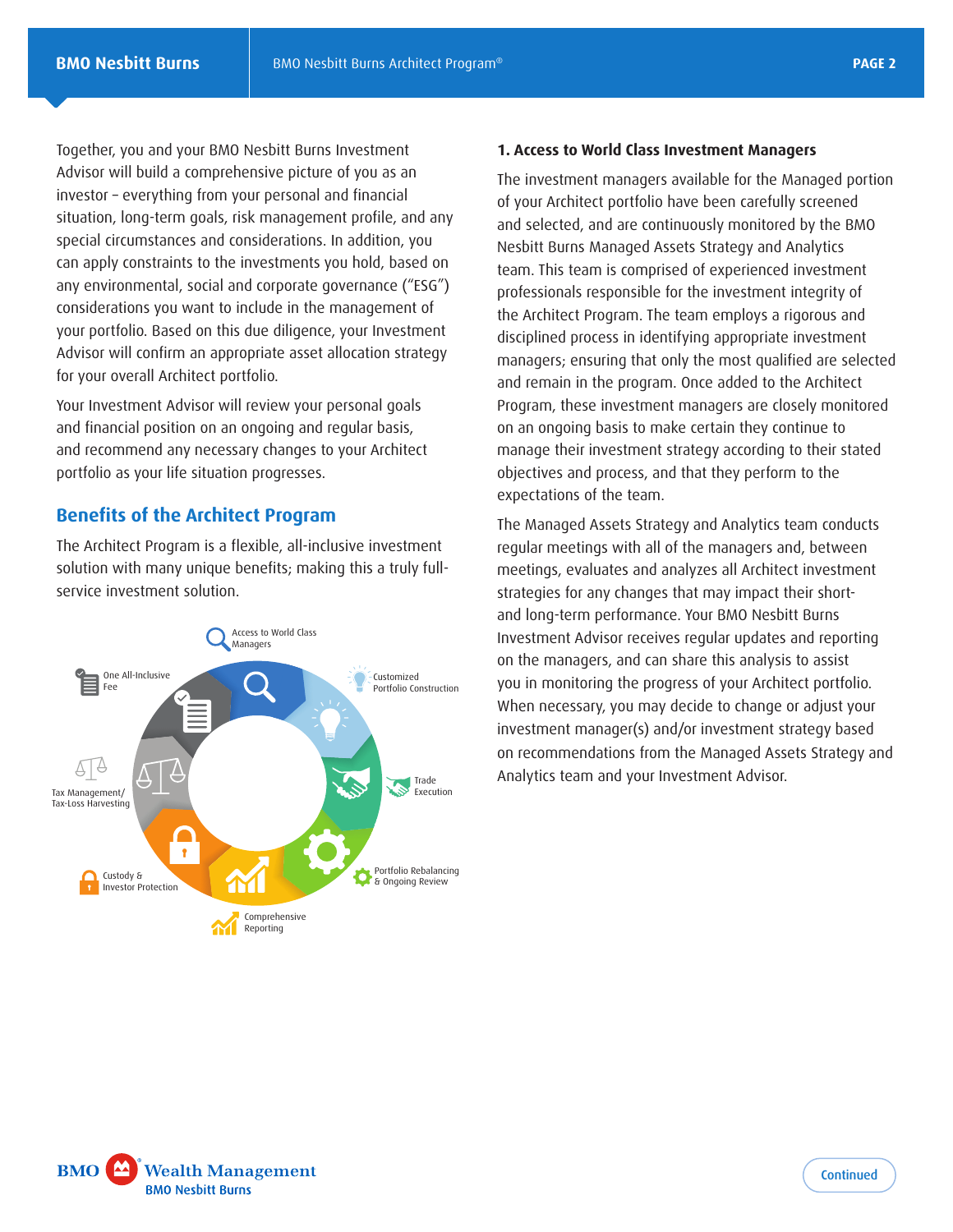## **2. Customized Portfolio Construction**

The ability to build a diversified portfolio solution that incorporates both a Managed portion and Client-directed portion is a distinguishing feature of the Architect Program, versus a traditional approach to investment management.

Unlike a traditional portfolio management approach, which requires an investor to open multiple accounts in order to invest in one or more separately managed accounts, and include client-directed individual investments, Architect allows you to facilitate all of this through a single "account." By consolidating and streamlining your investments, you'll have a complete line of site into all investments held in your Architect portfolio, while ensuring that your Investment Advisor can truly maintain the proper oversight and integrity of your investment portfolio.



<sup>3</sup> The BMO Nesbitt Burns Overlay Portfolio Management team oversees the portfolio administration, trade execution, and tax management functions (i.e., tax-loss harvesting) for the Managed portion of your Architect portfolio.

### **3. Trade Execution**

To ensure consistency and deliver the best trade execution for all clients invested in the Architect Program, all portfolio administration and trade execution functions are centralized for all clients. This includes ensuring that any constraints placed on your Architect portfolio are honoured.

### **4. Portfolio Rebalancing and Ongoing Review**

Architect provides multiple levels of review to help ensure the Managed portion of your Architect portfolio remains on target. This includes making sure that cash deposits and withdrawals, which can impact your portfolio's overall asset allocation, are properly managed and that your portfolio is rebalanced upon effecting these transactions. Your BMO Nesbitt Burns Investment Advisor can provide you with additional information on how your Architect account is

monitored and rebalanced to ensure your portfolio remains on track to achieving your long-term investment objectives.

#### **5. Comprehensive Reporting**

Your Architect client statement – which is produced quarterly, and for any month in which there is activity in your account – provides comprehensive reporting to keep you informed about your portfolio, including a summary of all of transactions, performance analysis and details of all the securities held in your account. Performance reporting includes relevant benchmarks for each investment strategy in the Managed portion, so you can review returns against comparative benchmarks. In addition, your BMO Nesbitt Burns Investment Advisor can provide insightful portfolio profiles, quarterly investment manager commentaries, and a comprehensive year-end summary for further insights on your investments.